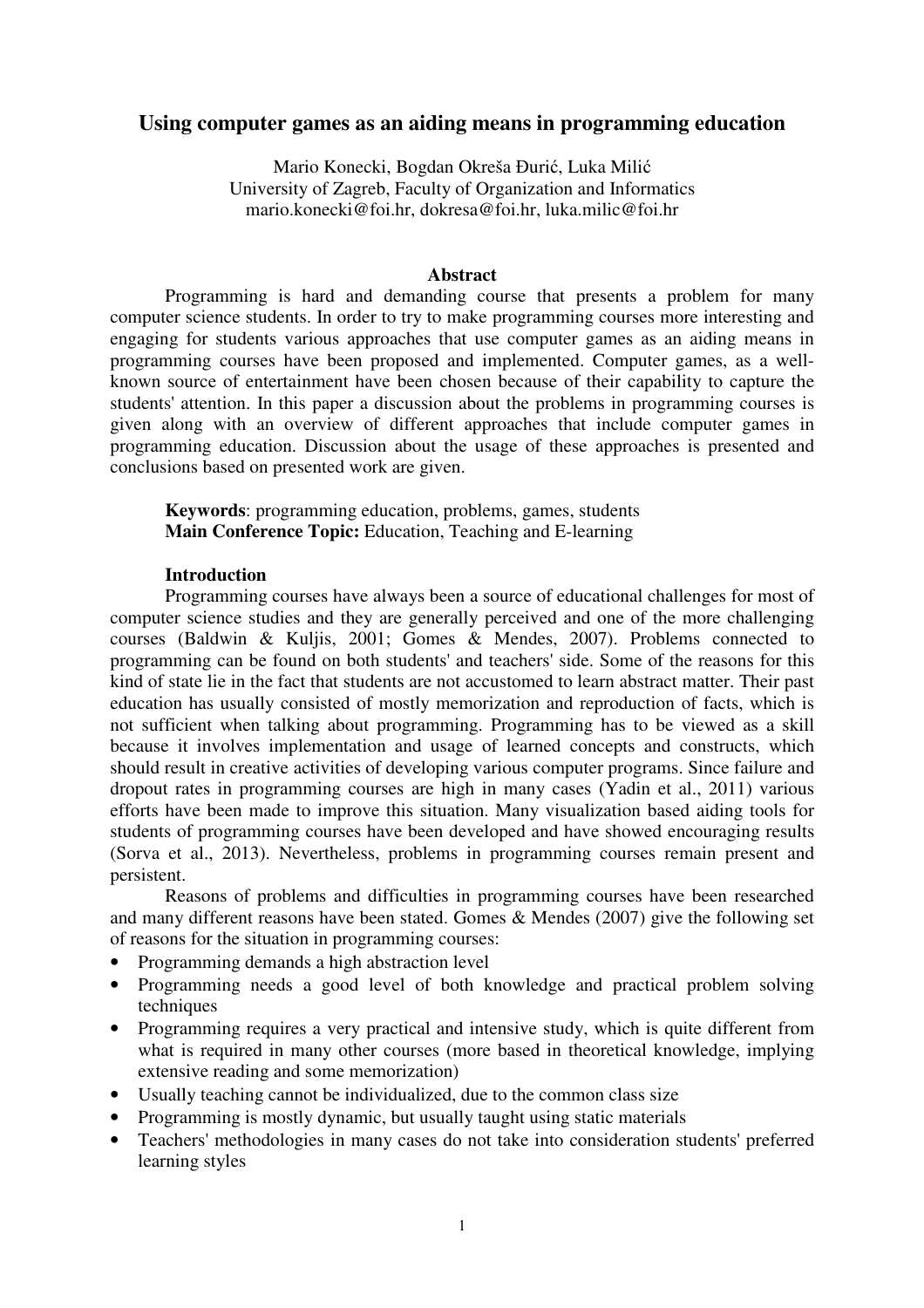• Programming languages have a very complex syntax with characteristics defined for professional use and not with pedagogical motivations

Another important aspect of programming education is the importance of motivation of students to go through their programming courses (Alaoutinen & Smolander, 2010). Students are frequently not motivated enough and have no clear idea about the purpose of their programming courses. Research has shown that no more than 22% of students have taken their programming courses because of the genuine interest, 40% of students have taken programming courses because of career reasons and 35% because it was obligatory to do so (Bergin & Reilly, 2005).

Because of many problems that are repeating in every academic year, a new approaches and continuing research is needed in order to find new means of increasing the results of programming courses. One of the possible approaches in programming education is the usage of computer games for educational purposes. In this way students should become more involved and more interested in their programming activities. By combining learning with entertainment medium, students are given a chance to learn in a more relaxed and less stressing environment. An overview of difficulties in programming education and an overview of efforts and research results in the area of using computer games in programming education are given in the rest of this paper.

#### **Problems and difficulties in programming education**

As is shown in studies mentioned further in this paper, motivation is a strong driving force for students and has a great impact on success of their studying. Motivation of students largely depends on their preferred learning style and individual preferences (Feldgen & Clua, 2004). Based on these diverse learning styles, four stages of learning programming concepts are recognized in (Li & Watson, 2011): receiving, visualizing, reinforcing, and applying and synthesizing. These stages are somewhat similar and match with categories of programming activities provided by Long (2007): discovering the algorithms, designing the architecture, writing the code, and testing and debugging.

Similarity of the mentioned stages and categories indicates that even though knowledge of code and instructions is necessary, students must become aware of the important aspects and concepts of programming. These aspects and concepts, which represent the basis for all programming activities of some acceptable quality, can be expressed through two activities: understanding of the problem and designing a solution that can be written using the known instruction set (Feldgen & Clua, 2004).

The most common students' and teachers' problems in the first course in programming around the UK were presented in (Milne & Rowe, 2002). Using an online questionnaire, the authors assumed that students, when providing answers to questionnaires, tend to give wrong answers, not because they are dishonest, but because they may believe they understand a topic, although the reality might be different. This concept of students tending to overestimate their understanding of a topic is not a novelty (Alaoutinen & Smolander, 2010). After ranking programming concepts in order of difficulty, according to the questionnaire answers, final analysis proved that pointers and memory topics cause the most problems. In order to counter these problems, authors propose that students should be provided with a thorough grounding in a procedural programming before they are taught object-oriented languages.

Authors in (Lahtinen et al., 2005) conducted a survey with the general goal of studying situation regarding Java and C++ courses, and finding out about the perceptions of students on some related aspects. When analyzing results of the survey conducted in several different European countries, some interesting conclusions were made: more than half surveyed students already had experience in programming, and most of them used programming language C++ for the purpose of learning the basics of programming. The most difficult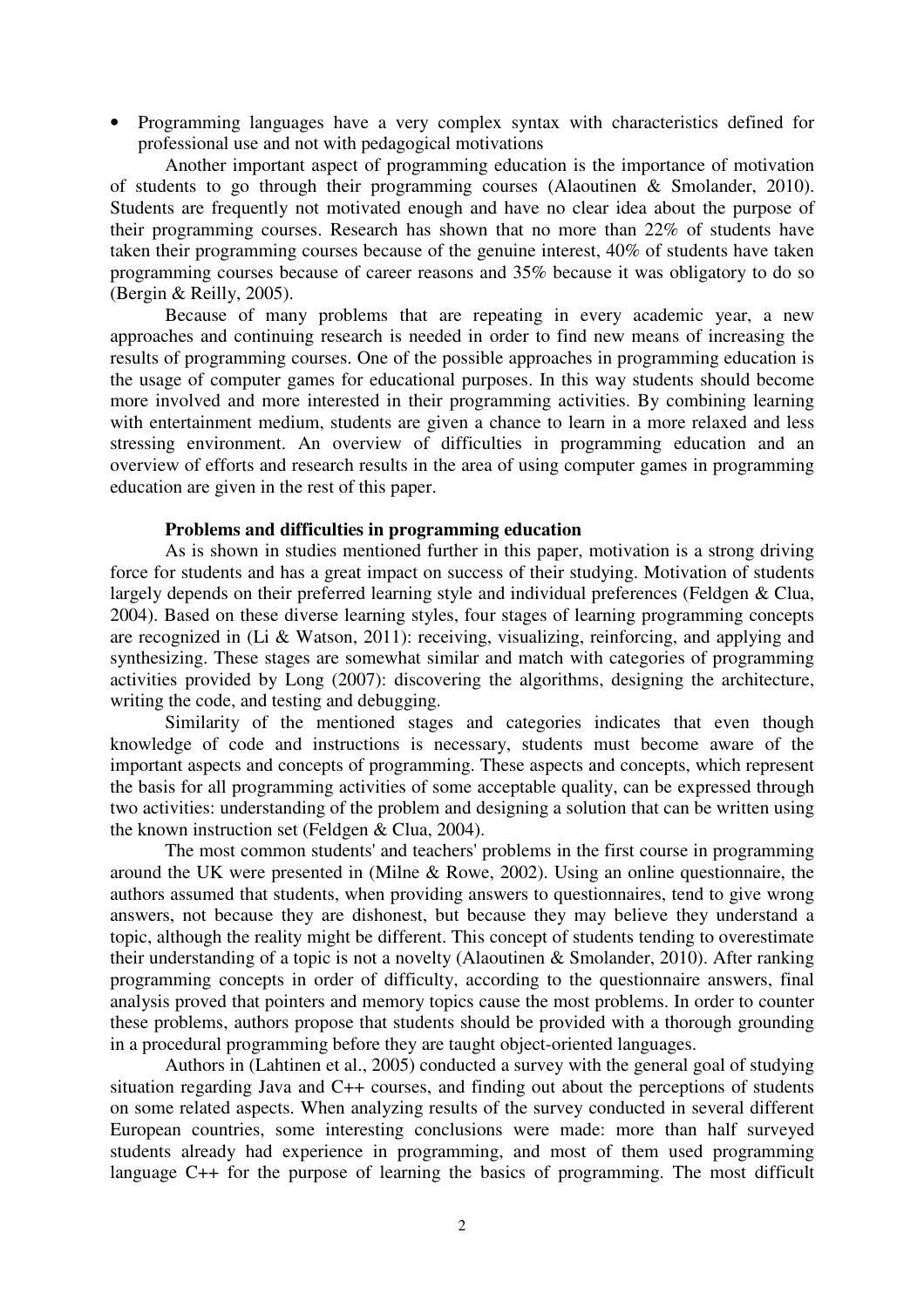issues were of designing nature: understanding how to design a program to solve a certain task, dividing functionality into procedures and finding bugs in created programs (Lahtinen et al., 2005). Another experiment, described in (Feldgen & Clua, 2004) tries to solve exactly the problems stated above by using role-playing. The most difficult programming concepts in the mentioned study by Lahtinen et al. (2005) were: recursion, pointers and references, abstract data types, error handling, and using the language libraries. These results are somewhat similar to those presented in (Milne & Rowe, 2002), mentioned earlier. The problem seems to be in the students rather than in the teachers though. Students tend to understand the concepts, but have problems in learning how to apply them. Furthermore, students often overestimate their understanding of what they learned.

Another similar study was conducted at the high school level (Grandell et al., 2006) and its results are also mentioned in (Mannila, 2007). This study has shown that the most difficult concepts to be grasped for high school students are: algorithms, subroutines, exception handling and documentation. Mannilla (2007) reported on a study, based on the Structure of the Observed Learning Outcomes taxonomy (SOLO, a taxonomy that can be used to set learning objectives for particular stages of learning), which describes how code is understood by novice programmers using five SOLO levels. In accordance with mentioned study described in (Lahtinen et al., 2005), it seems that novice programmers can grasp the meaning of programming concepts in isolation, and that they mostly encounter difficulties when trying to explain what program does as a whole. Mentioned programming concepts and activities that have been reported as the most difficult from previously mentioned studies can be seen in Table 1.

| <b>Study A</b>            | <b>Study B</b>                                                                                                     | Study C                                                             |
|---------------------------|--------------------------------------------------------------------------------------------------------------------|---------------------------------------------------------------------|
| pointer and memory topics | recursion, pointers and<br>references, abstract data<br>types, error handling, and<br>using the language libraries | algorithms, subroutines,<br>exception handling and<br>documentation |

*Table 1: The most difficult programming concepts according to studies in (Milne & Rowe, 2002), (Lahtinen et al., 2005) and (Grandell et al., 2006) respectively* 

Supporting some of the mentioned studies, Ibrahim (2011) references a study which revealed that programming students fail because of incompetent lecturers, but because of incompetent students as well. Several supportive reasons are stated: did not understand lecturer's explanations, did not finish course tutorial, copying from friends, not even trying to answer questions from the main text book (Ibrahim, 2011). Since both students and teachers are possible problem starters, a new medium which would be more appropriate to students is a possible solution.

Ideal educational computer game, in general, is described by Ibrahim (2011) as a "game which combines both game design principles and learning theories with integration of learning content of specific subject or learning outcomes purposely to enrich learning for intended audiences". In his study, Ibrahim (2011) has measured perceptions of students towards using educational games for self-learning of introductory programming course by using five constructs: motivation, attitude, cognitive development, games interface and expectation. Success of games in education is visible in results of this study, which reports that a majority of the students think games make studying more interesting, and also that the majority of students prefer doing their exercises using games rather than doing the exercises in a traditional way during the class. In addition to helping them to think critically, students prefer self-paced studying offered by games.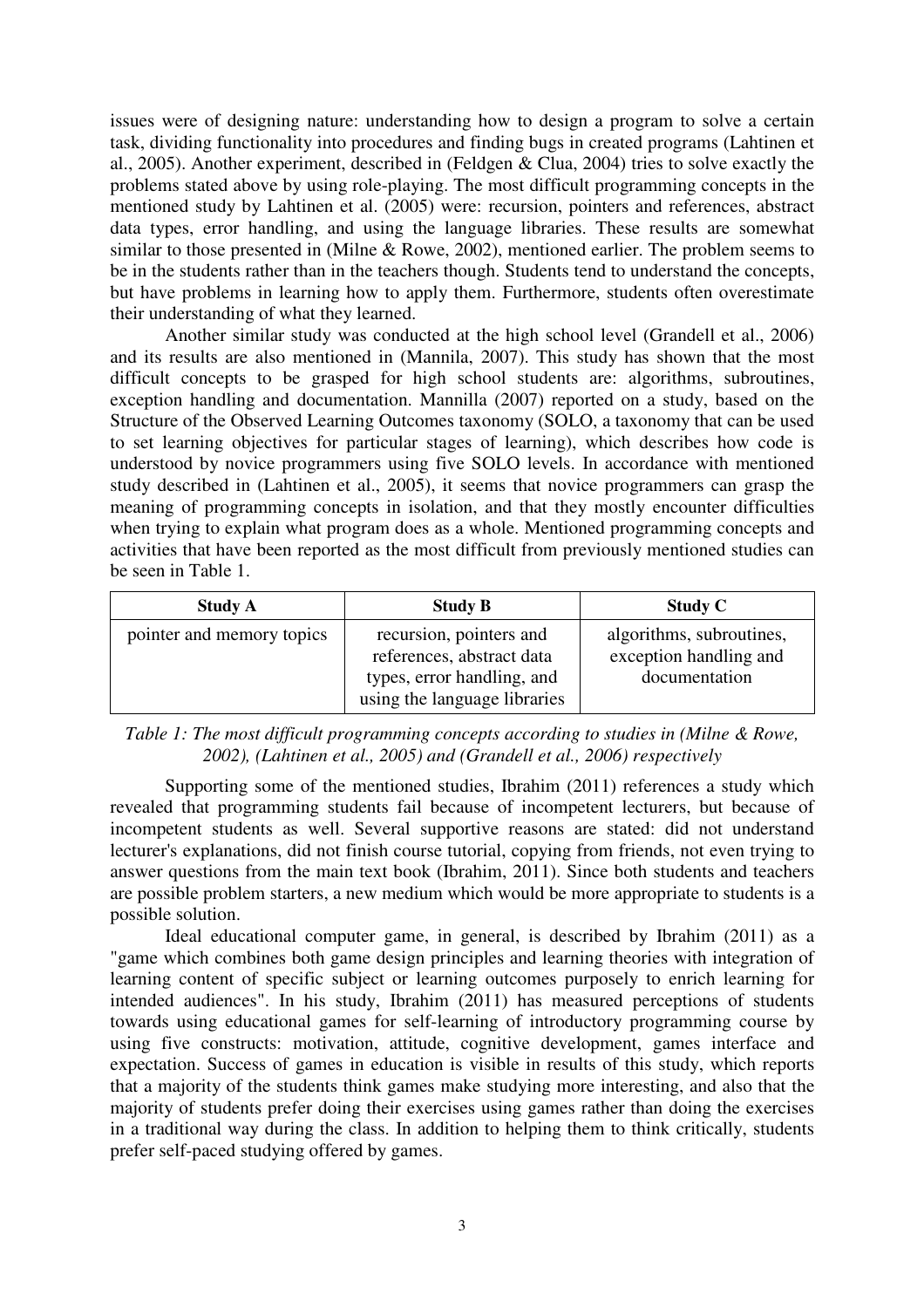### **Computer games in programming education**

Although the idea of learning through games is not a new concept, movement for using computer games in education started in 2003 (Annetta, 2008). In his paper Jayakanthan (2002) proposes main types of benefits computer games can offer to their players, arguing towards usage of games in education: agency, immersion, challenge, reward, immediacy, variety, physical and mental engagement, and multi-sensory stimulation. Furthermore, several authors (Ibrahim, 2011; Li & Watson, 2011; Long, 2007) support the claims that instant gratification, one of the effects of playing a computer game, can speed up the learning cycle. According to Long (2007), instant gratification is only one part of three aspects every educational game should contain: simple start up since concentration and interest thresholds might be low, simple instructions to make learning of rules as simple as possible, and short modules which provide instant gratification.

Due to the stereotype that computer games contribute to obesity and antisocial behavior, implementing games into education on all levels might seem unwanted, but a research project of the United Kingdom has shown different results that speak in favor of games and their ability to encourage cooperation and critical thinking, thus developing independent social individuals (Kirriemuir, 2002). It has been found, as stated in (Annetta, 2008), that video games motivate by challenging and providing curiosity, beauty, fantasy, fun, and social recognition. Furthermore, games often generate positive emotional response in players, thus creating a more appealing and motivating learning experience. Critical thinking gained through gaming stimulates learning and gaining knowledge embedded in the game.

Interesting effect of games in education is mentioned in (Mayo, 2007), stating that using games in education significantly increased depth and complexity of what was learned, even though the breadth of the content learned did not change compared to no-game environment. Games in education are supported by Bond (2007) as well, for their promotion of exploration, experimentation, competition and co-operation as involvement techniques. Some aspects which help to build skills needed in the information age (e.g. science and mathematics skills, creativity, information and communication technologies skills, and the ability to solve complex problems) are also mentioned (Annetta, 2008).

Rarely met in papers on games in education, potential problem of such game usage is mental mode of gaming which is commonly associated with amusement, fun and relaxation (Bond, 2007), which is in opposition with mental mode of learning that is usually associated with concentration and reflection in higher education. Bond (2007) proposes a conceptual framework for serious scenario-based game design, which should be more appealing to higher education, with the main goal of reduction of the efforts put into designing, developing and exploiting a game.

Several games for educational purposes are mentioned by Annetta (2008), as some of the first examples of games used in education, which existed prior to year 2008: Immune Attack, Food Force, Discover Babylon and Quest Atlantis.

Jayakanthan (2002) mentions several earlier efforts undertaken to develop computer games to be used in education: Logo programming language as one of the first games ever that were developed primarily with educational purpose, E-GEMS as a project which has produced several important guidelines for educative games development, customized simulation games used in military training, and adventure games in business and corporate environments. Jayakanthan (2002) stresses three key areas which should play a central part in competency of an educative game developer: interface design (taking into account usability, accessibility, interactivity, etc.), domain expertise (primarily in order to make the game an intellectually stimulating experience for the player), and pedagogical knowledge (how knowledge should be presented to achieve the form that will reach the learner).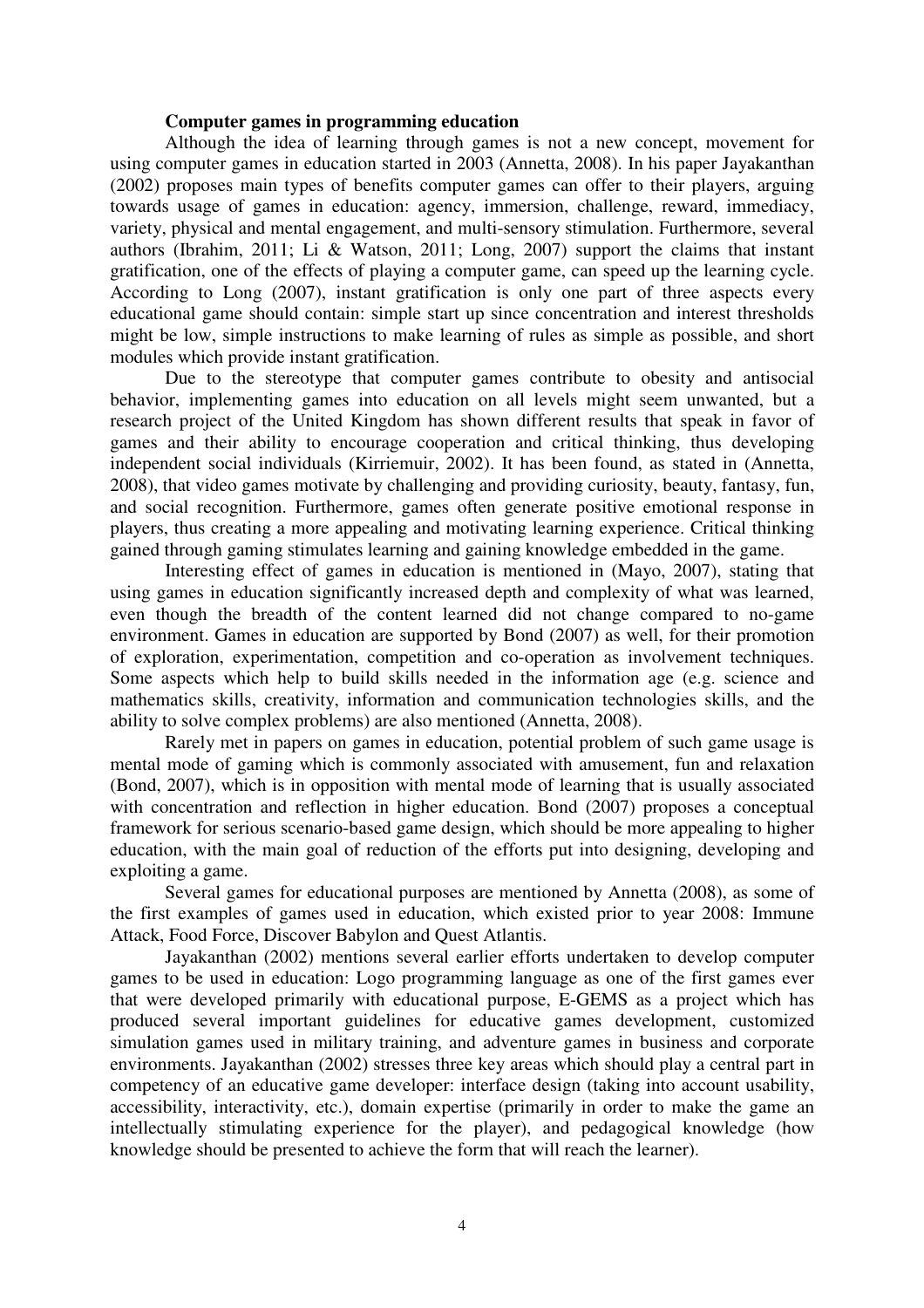In her paper, Mayo (2007) emphasizes that a 6.542-student meta-study in the USA showed that students attending classes which offered some kind of interactive engagement reached higher score on the Force Concept Inventory. Interestingly, according to the cited study (Hake, 1998), the quality of lecture has no effect on the depth of understanding achieved by students.

Arguing the potential of video games in addressing systematic deficiencies of the USA science and engineering education system, Mayo, 2007 offers several supportive reasons: massive reach of games (numbered in 100.000's), effective learning paradigms (already in use in order to captivate their players), enhanced brain chemistry (stating that playing video games stimulates dopamine release, which in turn makes the brain ready for learning thus possibly increasing retention of game-presented educational material), time on task (stating that an average gamer in the USA spends about 6,8 hours a week on video games), and learning outcomes data (arguing that active engagement, as added value to visual representation, stimulates improved learning).

An interesting approach to using games in education is presented in (Li & Watson, 2011): a blend of programming learning tasks with the game construction process using tilebased games. In general, the authors recognize three different approaches to games in education: authoring-based approach (main learning activity is game development), playbased approach (programming is taught through playing a game), and visualization-based approach (presenting a mix of the former two).

In (Leutenegger & Edgington, 2007) the authors analyzed students' success on their computer science courses which involved programming. Layout of their course that has been presented consists of three quarters: first quarter consists of teaching Flash development environment and ActionScript syntax, second quarter consists of C++ programming language and Unix operating system, and the third quarter continues with C++ along with UML class diagrams and sequence diagrams which are also introduced (Leutenegger & Edgington, 2007). As argued through reasons why they chose languages as specified, a major asset of their approach is instant visual feedback for the students. In this way students have an opportunity to learn a language that has immediate applications, and elementary ActionScript is almost identical to C++ which is a major motivator for students since the game industry is heavily dependent on C and C++ (Leutenegger & Edgington, 2007). Students liked this approach and found it fun.

In her paper, Long (2007) focuses on IBM Robocode online programming game which demands players to play with a robot using Java. Players compete online in an arenalike environment where each robot tries to search and destroy other robots while protecting itself (Long, 2007). Everything a robot does is the result of a program provided by its player. Even though a large percentage of participants of one survey (Lepper & Malone, 1987) reported that their programming skills increased while playing Robocode, players of the game have shown various education levels. Interestingly, according to the survey of Long (2007), the most common reason for participating in the game was simply to have fun. Creativity and autonomy seem to be the factors which mostly made Robocode fun. Out of the four categories of programming activities the author mentioned, the most enjoyable one was discovering algorithms, closely followed by designing architecture, which means that the creativity is valued among students.

Feldgen and Clúa (2004) in their paper delve into motivation, learning styles, and role playing. After discovering that most freshmen have no idea why they have to learn programming, although they perceive it as a mandatory part of the chosen degree, and that they are not sure what a software engineer does (except of building Web sites and games), they came up with a role-playing game for their students. In this game, students play the role of designers and programmers. While one student writes specification and use cases of the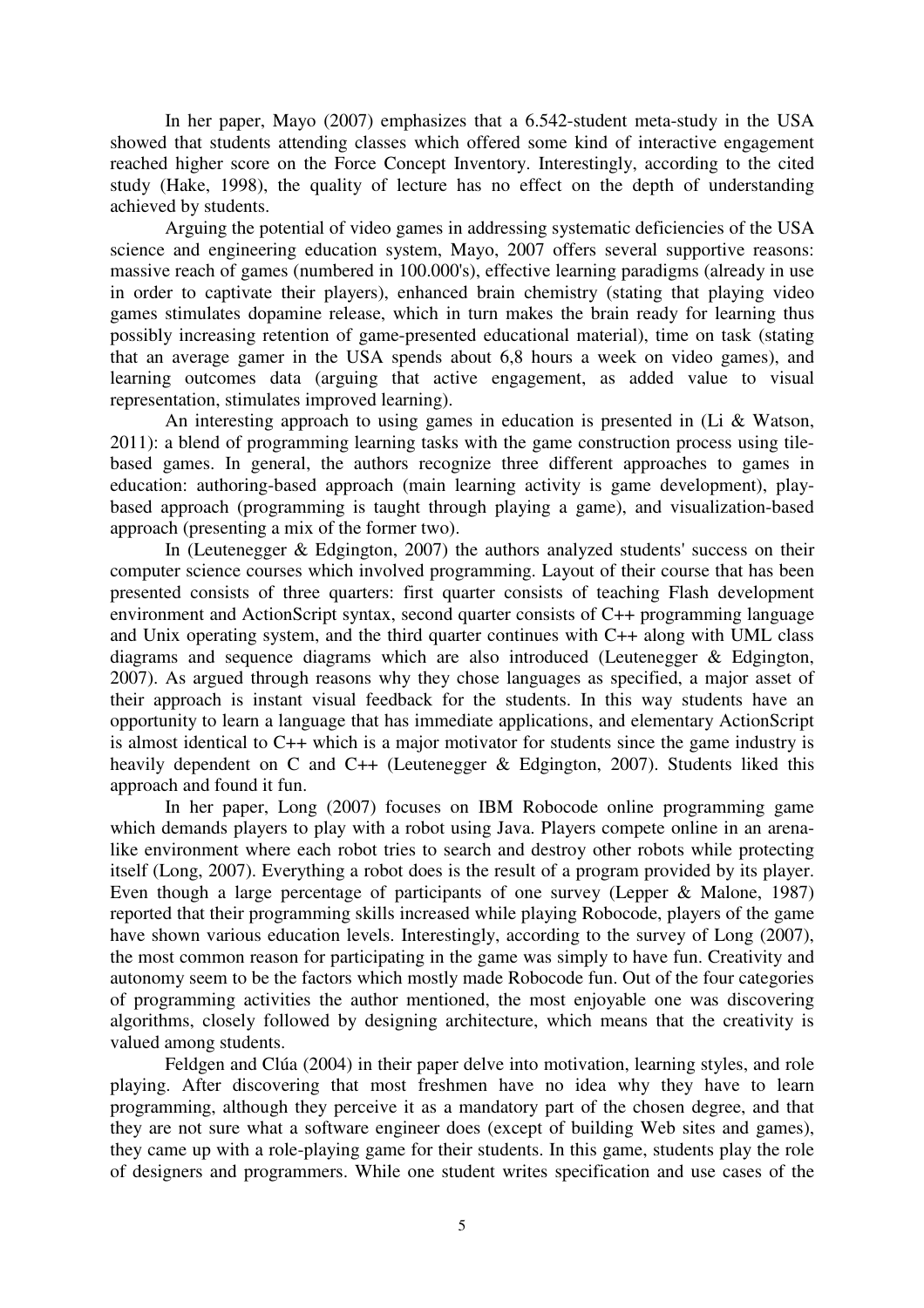game, the other writes code for the specification. The programmer gives specification and the code to the designer, and they both have to verify the program. In the case that the program does not work as expected, designer has to rewrite specifications and give them back to the programmer. The authors found out that final result of the game largely depends on learning styles of the involved students - programs of mixed learning style students had a better structure than that of the same learning style students (Feldgen & Clua, 2004). Additionally, this sort of game develops students' social skills and their sense of achievement.

Games in education, and especially computer games, can come in several different genres. Role-playing game was mentioned earlier in this paper, and is described in (Feldgen & Clua, 2004), and a competitive-styled game is presented in (Lawrence, 2004). Both of these, competitive game and the Robocode, which is described in detail in (Long, 2007), are styled as online multi-player games, since they allow simultaneous interaction of several players using the Internet. Lawrence (2004) devised a competitive game which was open for participation of students during a project in their introductory data structures courses.

This interactive competition which was open during their assignment significantly increased students' efforts and satisfaction when compared to projects where competition part comes after the assignment is completed. In order to participate in the competition, students had to write a program which played a simple game. After writing the program, each student had to upload their work to the server, and choose to put their program to the test in a tournament with another program (made by a student or the lecturer). Such a workflow proved to increase students' motivation for solving their assignments and for their participation in the project.

### **Conclusions**

Programming courses are important part of any computer science study. Many problems and difficulties, which are of recurring nature, have been recognized during programming education of a number of students in a number of academic years. Research has been done in order to find the reasons of persisting problems in programming education and the results have shown that there are many different reasons for this kind of state. Along with many reasons, many different approaches have been devised for improving the results of programming courses. One of these approaches is the usage of computer games to aid students in learning of programming concepts.

Computer games provide students with an entertaining medium that enables them to learn in a more relaxed and convenient way, which makes them more motivated to learn. In this paper an overview of different research efforts that involve using computer games in programming education have been presented and discussed. Based on presented research it can be concluded that using computer games in programming education has shown promising results although this kind of approach is not widely used in practice. More research in the area of programming education and using computer games as an aiding means is needed to devise a widely acceptable solution.

### **Mario Konecki**

### **Brief biographies of the authors**

Mario Konecki, PhD is a senior research and teaching assistant at the Faculty of Organization and Informatics in Varaždin, Croatia. During his former scientific work he has published over 40 scientific papers and has been actively involved in 8 scientific projects. He is also active in professional work in the field of programming, design and education. His main scientific interests are: intelligent systems, development of programming languages, education in the area of programming, design of user interfaces and web technologies.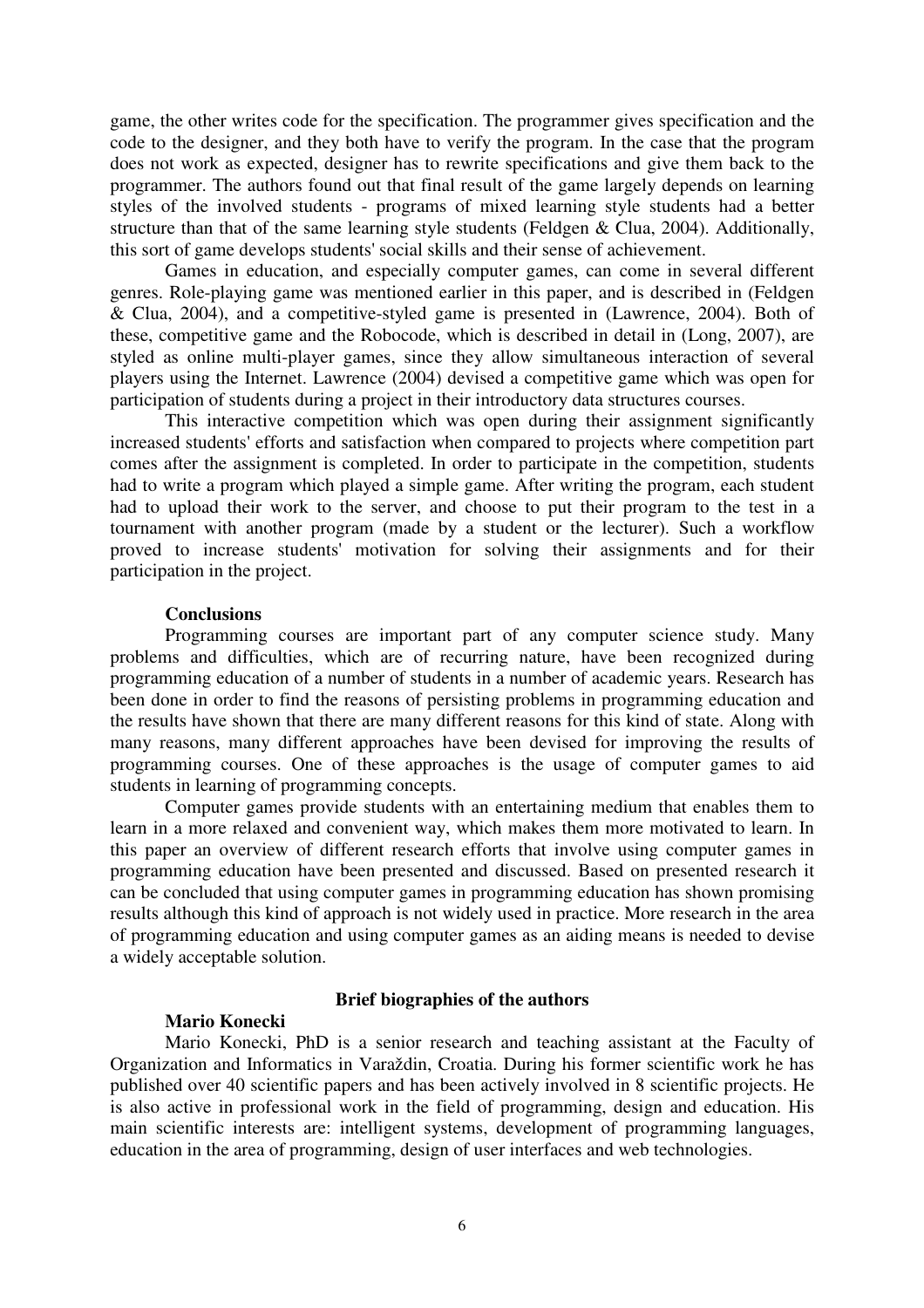## **Bogdan Okreša Đurić**

Bogdan Okreša Đurić is a doctoral candidate of the Artificial Intelligence Laboratory at the Faculty of Organization and Informatics, employed on the project ModelMMORPG - Large-Scale Multi-Agent Modeling of Massively Multi-Player On-Line Role-Playing Games. His former education at the mentioned faculty, enriched by the international activity he experienced while studying, motivated him to pursue academic and scientific career in diverse fields related to semantic modeling, multiagent systems and social networks analysis.

## **Luka Milić**

Luka Milić is a research and teaching assistant at the Faculty of Organization and Informatics in Croatia and a member of the Department of Computing and Technology. He graduated at the Faculty of Electrical Engineering and Computing in Zagreb, Croatia. His main research interests are: computer operating systems, internet of things and programming.

## **References**

- 1. Alaoutinen, S, & Smolander, K. (2010). Student self-assessment in a programming course using bloom's revised taxonomy. In Proceedings of the fifteenth annual conference on Innovation and technology in computer science education (pp. 155- 159). ACM, New York, NY, USA.
- 2. Annetta, L. A. (2008). Video Games in Education: Why They Should Be Used and How They Are Being Used. Theory Into Practice, 47(3), 229-239. doi:10.1080/00405840802153940.
- 3. Baldwin, L. P. & Kuljis, J. (2001). Learning programming using program visualization techniques. In Proceedings of the 34th Annual Hawaii International Conference on System Sciences (pp. 1051-1058). IEEE, Washington, DC, USA.
- 4. Bergin, S. & Reilly, R. (2005). The influence of motivation and comfort-level on learning to program. In Proceedings of the 17th Annual Workshop on the Psychology of Programming Interest Group (pp. 293-304). Psychology of Programming Interest Group, UK.
- 5. Bond, C. (2007). Serious Games for Higher Education: a Framework for Reducing Design Complexity. Journal of Computer Assisted Learning, 3(1), 1-23.
- 6. Feldgen, M., & Clua, O. (2004). Games as a motivation for freshman students to learn programming. In 34th Annual Frontiers in Education (pp. 1079-1084). IEEE. doi:10.1109/FIE.2004.1408712.
- 7. Gomes, A. & Mendes, A. J. (2007). An environment to improve programming education. In Proceedings of the 2007 International Conference on Computer Systems and Technologies, Art. No. 88 (pp. 1-6). Rousse, Bulgaria, ACM, New York, USA.
- 8. Grandell, L., Peltomäki, M., Back, R.-J., & Salakoski, T. (2006). Why complicate things?: introducing programming in high school using Python, pp. 71-80.
- 9. Hake, R. R. (1998). Interactive-engagement versus traditional methods: A six thousand-student survey of mechanics test data for introductory physics courses. American Journal of Physics, 66(1), 64-74. doi:10.1119/1.18809.
- 10. Ibrahim, R. (2011). Students Perceptions of Using Educational Games to Learn Introductory Programming. Computer and Information Science, 4(1), 205-216. doi:10.5539/cis.v4n1p205.
- 11. Jayakanthan, R. (2002). Application of computer games in the field of education. The Electronic Library. doi:10.1108/02640470210697471.
- 12. Kirriemuir, J. (2002). Video Gaming, Education and Digital Learning Technologies. D-Lib Magazine, 8(2), 25-32. doi:10.1045/february2002-kirriemuir.